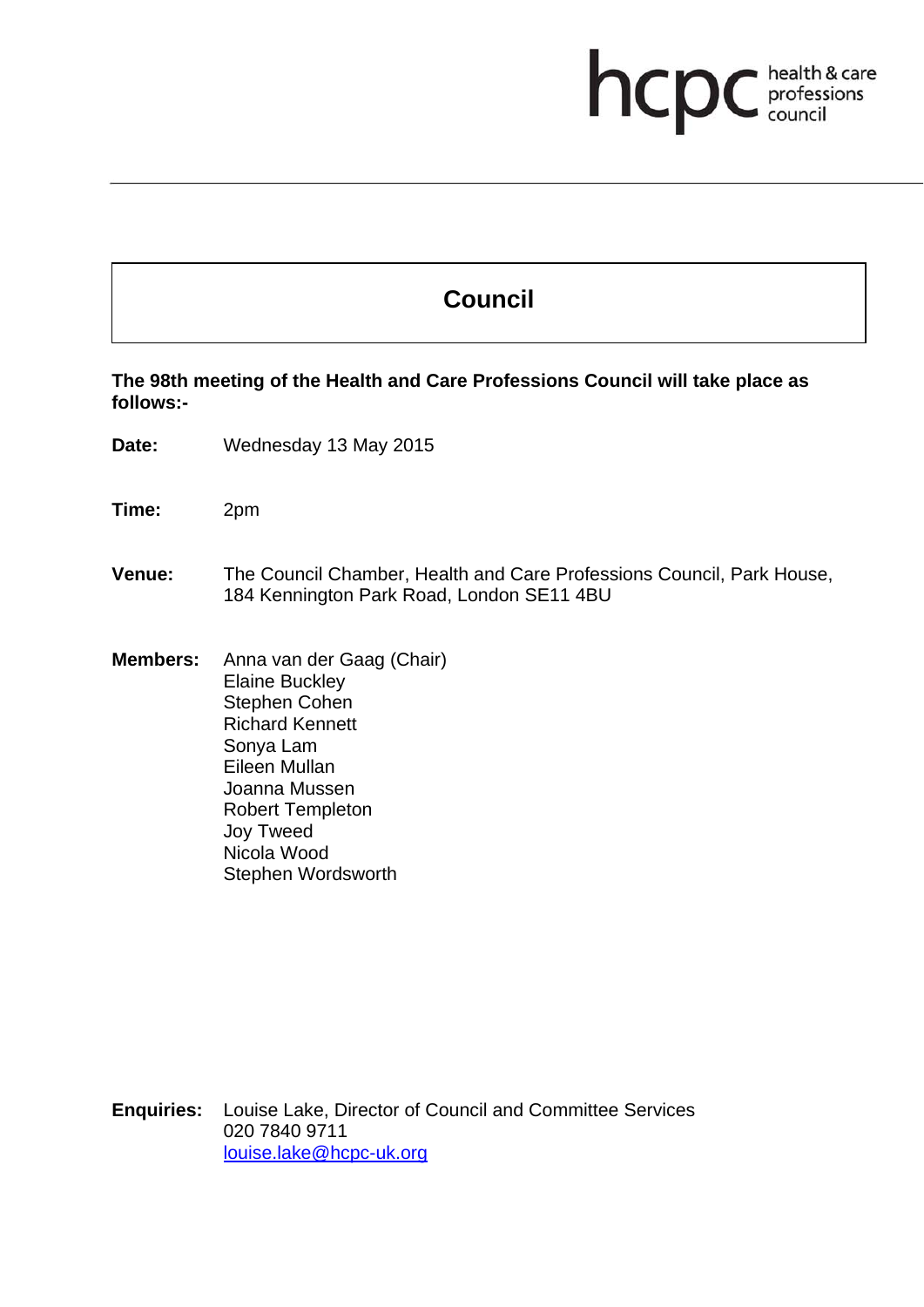## Public Agenda – Part 1

| 1.  | <b>Chair's welcome and introduction</b>                                                                            | verbal                           |
|-----|--------------------------------------------------------------------------------------------------------------------|----------------------------------|
| 2.  | <b>Apologies for absence</b>                                                                                       | verbal                           |
| 3.  | <b>Approval of agenda</b>                                                                                          | verbal                           |
| 4.  | <b>Declaration of Members' interests</b>                                                                           | verbal                           |
| 5.  | Minutes of the Council meeting of 25 and 26 March 2015<br>Louise Lake - Director of Council and Committee Services | enclosure 1<br><b>HCPC54/15</b>  |
| 6.  | <b>Matters arising</b><br>Louise Lake - Director of Council and Committee Services                                 | enclosure 2<br><b>HCPC55/15</b>  |
| 7.  | <b>Chair's report</b><br>Anna van der Gaag - Chair of HCPC                                                         | enclosure 3<br><b>HCPC56/15</b>  |
| 8.  | <b>Chief Executive's report</b><br>Marc Seale - Chief Executive and Registrar                                      | enclosure 4<br><b>HCPC57/15</b>  |
|     | Items for discussion/approval                                                                                      |                                  |
|     | <b>Departmental Reports</b>                                                                                        |                                  |
| 9.  | <b>Fitness to Practise Report</b><br>John Barwick – Acting Director of Fitness to Practise                         | enclosure 5<br><b>HCPC58/15</b>  |
| 10. | <b>Policy and Standards Report</b><br>Michael Guthrie – Director of Policy and Standards                           | enclosure 6<br><b>HCPC59/15</b>  |
| 11. | <b>Operations Report</b><br>Greg Ross-Sampson - Director of Operations                                             | enclosure 7<br><b>HCPC60/15</b>  |
| 12. | <b>Secretariat Report</b><br>Louise Lake - Director of Council and Committee Services                              | enclosure 8<br><b>HCPC61/15</b>  |
| 13. | <b>Education Report</b><br>Abigail Gorringe - Director of Education                                                | enclosure 9<br><b>HCPC62/15</b>  |
| 14. | <b>Information Technology Report</b><br>Guy Gaskins - Director of Information Technology                           | enclosure 10<br><b>HCPC63/15</b> |
| 15. | <b>Communications Report</b><br>Jacqueline Ladds - Director of Communications                                      | enclosure 11<br><b>HCPC64/15</b> |
| 16. | <b>Finance Report</b>                                                                                              | enclosure 12                     |